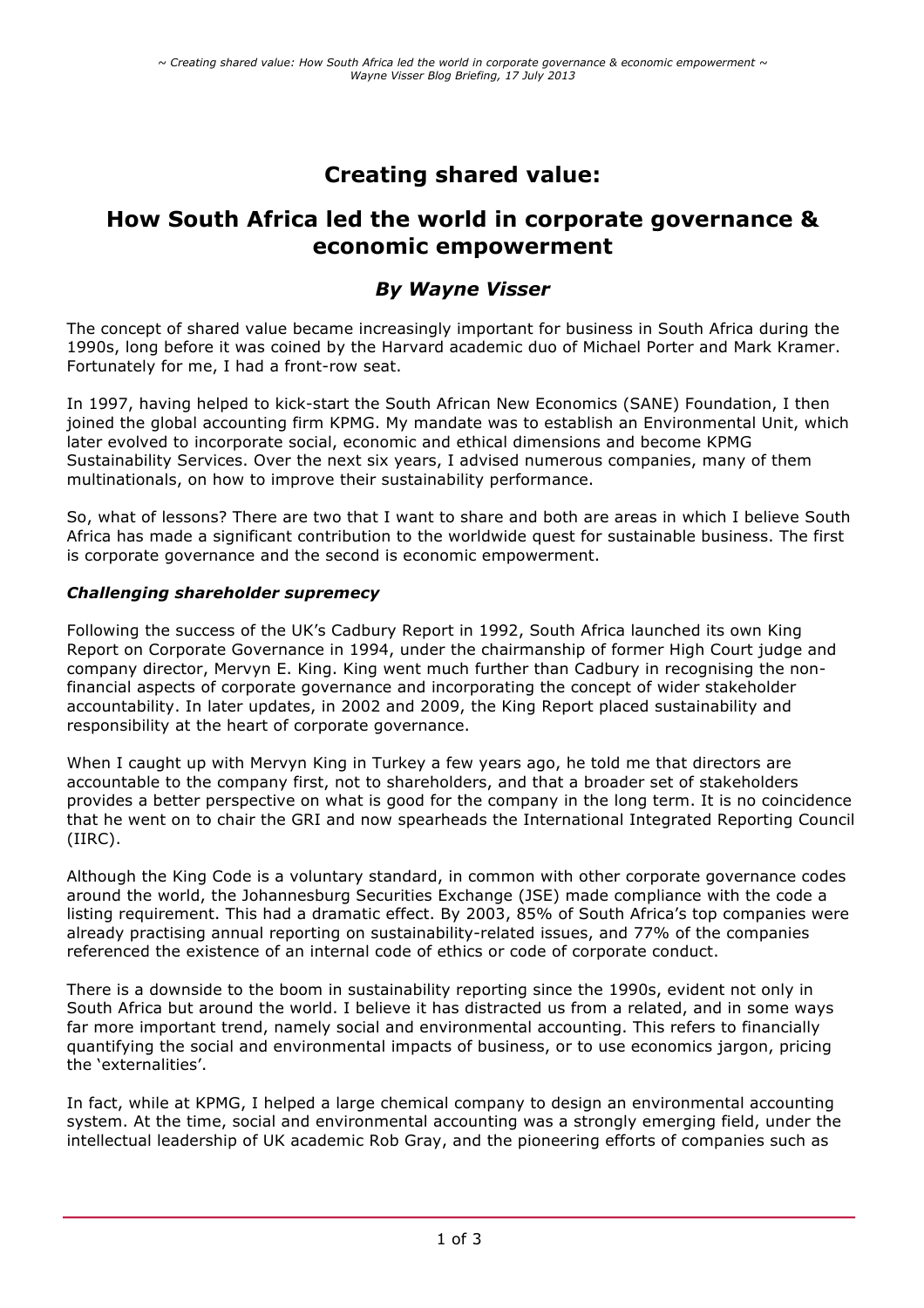BT, Baxter International and Ontario Hydro. Today's much-hailed environmental profit and loss account of Puma is actually 15 years behind the times.

#### *Power to the people*

The second lesson that I took away from my time with KPMG in South Africa has to do with the issue of black economic empowerment (BEE), which has strong resonance to later concepts of bottom-ofthe-pyramid (BOP) strategies, inclusive business and creating shared value.

First, it is important to understand the context in which BEE emerged. When the new, democratically elected African National Congress (ANC) government came to power in 1994 under the leadership of Nelson Mandela, South Africa's growth had been stalling for a decade. GDP growth was averaging less than 1% a year, around 23% of the population were unemployed and 57% were living below the poverty line.

The ANC government's macroeconomic policy response managed to boost South Africa's annual growth to 5.6% by 2007 when the global recession hit. However, serious concerns remained about the concentration of wealth in relatively few hands—typically, white-owned multinationals and highnet-worth individuals. As a direct consequence, the government introduced a new piece of legislation, the Broad-Based Black Economic Empowerment (B-BBEE) Act of 2003. This was further entrenched by B-BBEE Codes of Good Practice in 2007 to provide a standard framework for the measurement of B-BBEE across all sectors of the economy.

The B-BBEE scorecard was designed to cover seven areas, namely ownership, management control, employment equity, skills development, preferential procurement, enterprise development and socioeconomic development (including industry-specific and corporate social investment initiatives). The codes became binding on all state bodies and public companies, and the government was required to apply their criteria when making economic decisions on procurement, licensing and concessions, public–private partnerships, and the sale of state-owned assets or businesses.

Private companies were also required to apply the codes if they wanted to do business with any government enterprise or organ of state. As a result, many industry sectors have, following extensive stakeholder engagement, created their own voluntary B-BBEE Charters, which have subsequently become legally binding commitments. The question is: have all of these efforts been effective in creating a more inclusive economy? And what can other countries and companies learn from South Africa's experience?

Despite widespread criticism that B-BBEE has simply created a new, black elite class, the evidence shows that the policy *has* been effective, albeit moderately, in growing the black middle class. I believe this South African experience tells us something about how difficult it is to achieve a genuinely inclusive, equitable economy under modern capitalism. The rich and powerful tend to concentrate, reinforce and protect their wealth and influence, irrespective of race or other characteristics.

If South Africa can teach us anything, it is that we will need much more than new jargon (such as 'shared value') or greater transparency (in the form of 'value-added statements') to reverse the 'trickle-up' economics that is hard-wired into our Western, shareholder-driven capitalist system.

#### **Article reference**

Visser, W. (2013) Creating shared value: How South Africa led the world in corporate governance & economic empowerment, *Wayne Visser Blog Series*, 17 July 2013.